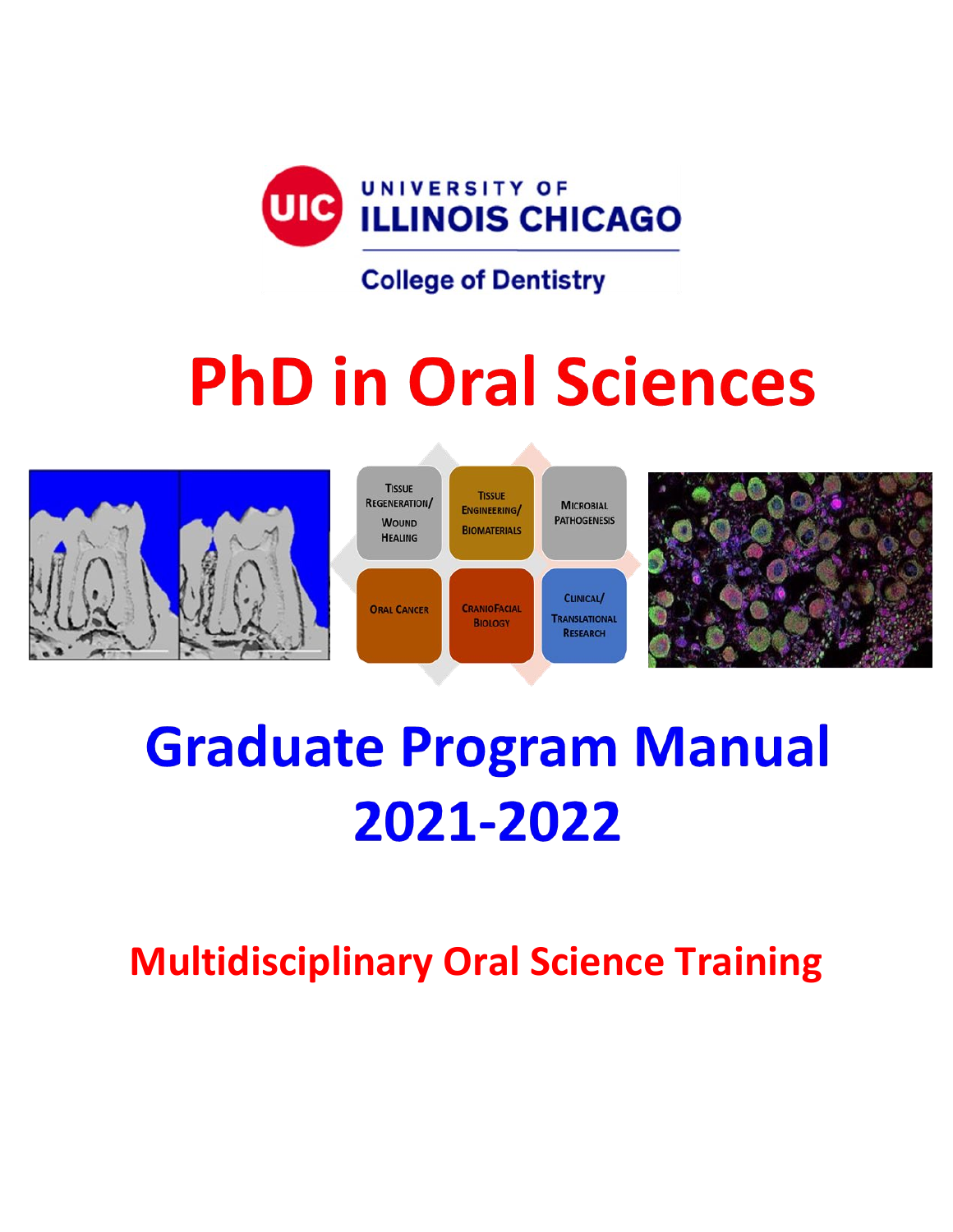# **TABLE OF CONTENTS**

| Program overview million million and the contract of the contract of the contract of the contract of the contract of the contract of the contract of the contract of the contract of the contract of the contract of the contr |    |
|--------------------------------------------------------------------------------------------------------------------------------------------------------------------------------------------------------------------------------|----|
|                                                                                                                                                                                                                                |    |
|                                                                                                                                                                                                                                |    |
|                                                                                                                                                                                                                                |    |
|                                                                                                                                                                                                                                |    |
|                                                                                                                                                                                                                                |    |
|                                                                                                                                                                                                                                |    |
|                                                                                                                                                                                                                                |    |
|                                                                                                                                                                                                                                |    |
|                                                                                                                                                                                                                                |    |
| Dissertation and Defense manufactured and the control of the US and Defense manufactured and Defense                                                                                                                           |    |
|                                                                                                                                                                                                                                |    |
|                                                                                                                                                                                                                                |    |
|                                                                                                                                                                                                                                |    |
| Student Research Group manufactured and the manufactured and the Student Research Group                                                                                                                                        |    |
|                                                                                                                                                                                                                                |    |
| Forms and Paperwork manufactured and the manufactured and Paperwork manufactured and the manufactured and the                                                                                                                  |    |
| <b>National Board Exam</b>                                                                                                                                                                                                     |    |
| Covid -19 Resources                                                                                                                                                                                                            | 16 |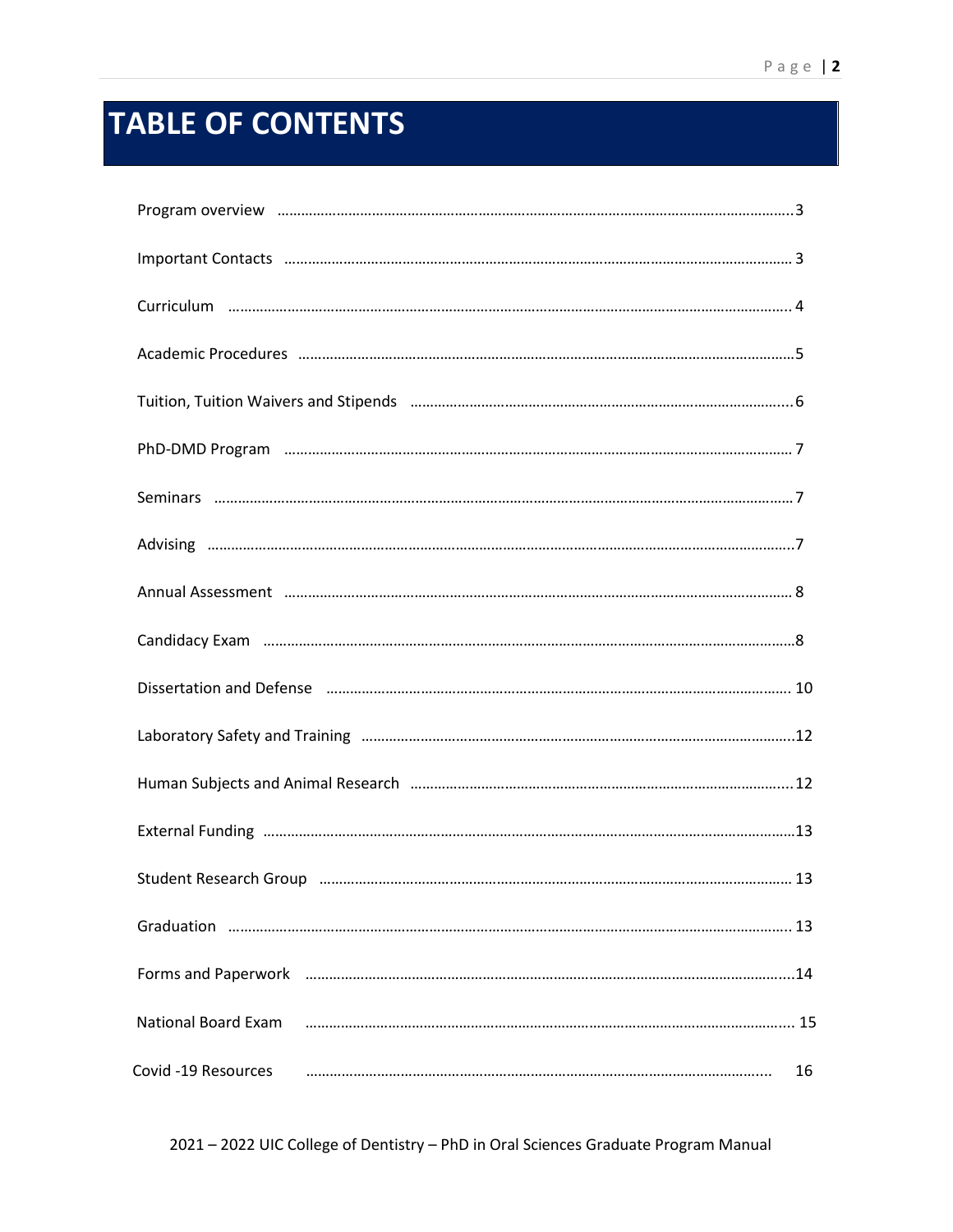# <span id="page-2-0"></span>**Program Overview**

Oral health is a critical element of personal well-being. Research has demonstrated the definitive associations between oral and systemic diseases such as periodontitis, cardiovascular disease and preterm birth. The faculty of the PhD in Oral Sciences program focus on one of three areas of oral health research, all of which integrate the oral cavity with systemic and whole body health: Wound Healing, Cancer Biology and Tissue Engineering. The program prepares students for faculty and research positions in interdisciplinary oral health research. Training emphasizes bench research and the evaluation of scientific data in addition to didactic course work. The curriculum consists of a core based on the University of Illinois at Chicago's Graduate Education in Medical Sciences (GEMS) Program coupled with an option to select one of three curricular tracks: Cellular, Molecular, and Developmental Biology; Biomaterials Science; or, Microbiology/Immunology. Students participate in an oral science topics series throughout the program. In addition, training will include presentation and writing skills, as well as other activities essential for developing an independent researcher. A preliminary (candidacy) exam and a final thesis defense are required.

This program manual is meant to serve as a guide to students of the PhD in Oral Science program and their mentors. It should be used alongside the policies and procedures that have been established by the Graduate College of the University of Illinois at Chicago.

| <b>Director of Graduate Studies</b>             | Lyndon Cooper, DDS, PhD<br>Associate Dean for Research<br>Department Head, Oral Biology<br>cooperIf@uic.edu                                                                               |
|-------------------------------------------------|-------------------------------------------------------------------------------------------------------------------------------------------------------------------------------------------|
| <b>Graduate Studies Committee Members</b>       | Lyndon Cooper, DDS, PhD<br>Luisa DiPietro, PhD, DDS<br>Anne George, PhD<br>Salvador Nares, PhD, DDS<br>David Crowe, PhD<br>Phimon Atsawasuwan, DDS, MS, MSc, PhD<br>Sriram Ravindran, PhD |
| <b>Program Coordinator and Academic Advisor</b> | Amsa Ramachandran MSc, MPhil, MS<br>aramach@uic.edu                                                                                                                                       |

# <span id="page-2-1"></span>**Important Contacts**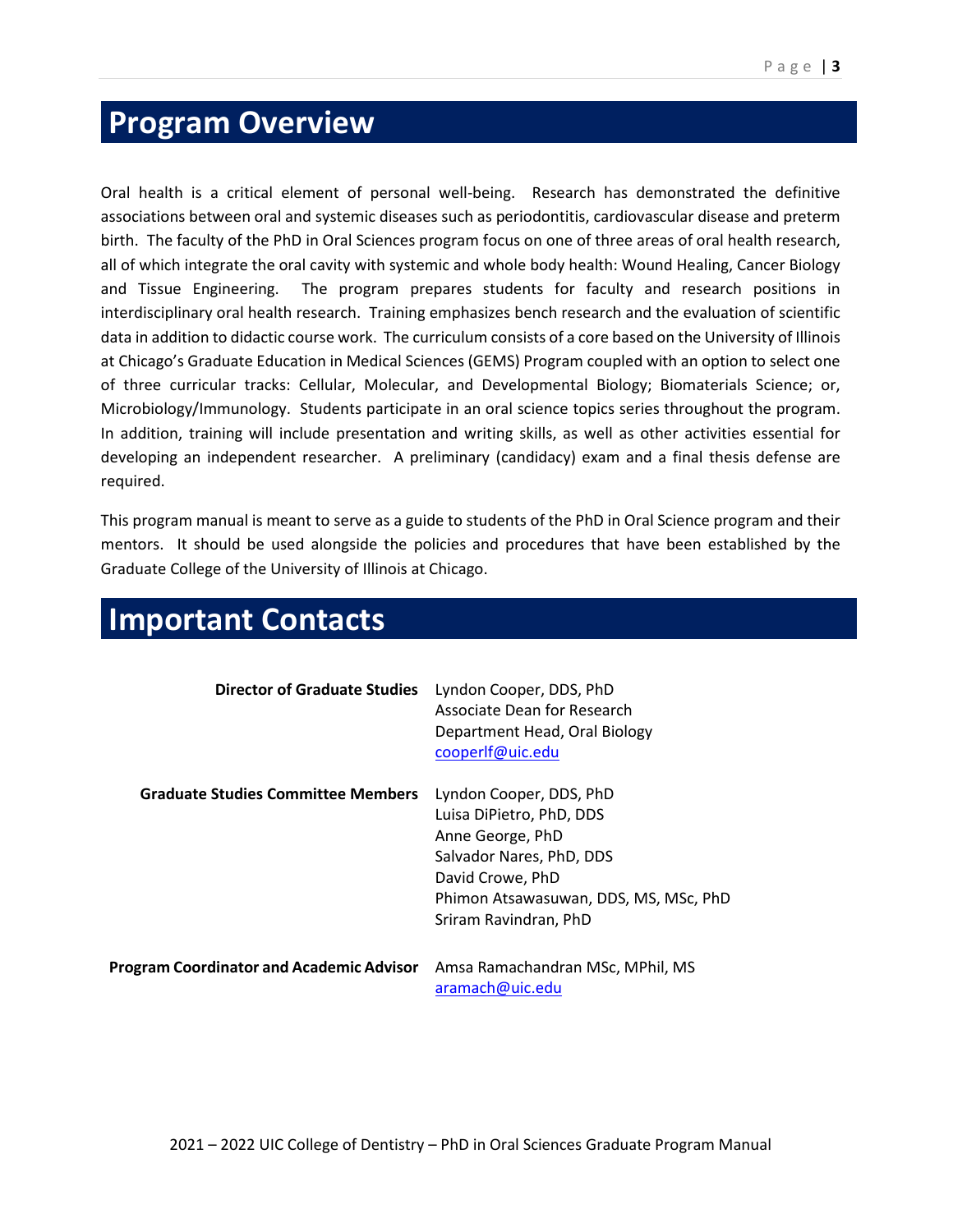# <span id="page-3-0"></span>**Curriculum**

A complete description of each course may be obtained via the University's website: <http://www.uic.edu/ucat/courses/>Students may use the curriculum-planning sheet available on the departmental website.

The didactic curriculum consists of a core, modeled on UIC's GEMS Program, plus one of three concentrations, either Cellular, Molecular and Developmental Biology, Biomaterials Science or Microbiology/Immunology. Students must also complete a thesis project. Courses are listed below:

#### **Required Core Courses**

**GEMS 501,** Biochemistry**\* GEMS 502**, Molecular Biology**\* GEMS 503,** Cell Biology**\* GCLS 504**, Research Methods I **GCLS 505**, Research Methods II - Spring **GC 501,** Scientific Integrity and Responsible Research **GC 470**, Essentials for Animal Research (if research involves animals) **BSTT 400,** Biostatistics I **BSTT 401,** Biostatistics II (BIOE 480 may be substituted) – spring semesters **OSCI 560,** Structure , Organization, and Regulation of Dental Healthcare and Research **OSCI 561**, Molecular Basis of Oral Diseases and Relationship to Systemic health **OSCI 562**, Developmental, Structural, and Functional Craniofacial Biology **OSCI 563,** Wound Healing and Regenerative Sciences **OSCI 564,** Interdisciplinary Research Seminar **OSCI 583**, Research Laboratory Rotation **OSCI 594,** Special Topics in Oral Sciences (minimum of 4 credit hours)

**OSCI 595,** Oral Sciences Research Seminar

**\*** 501, 502, 503 courses are integrated into one as GEMS Foundations in Biomedical Sciences, starting Fall 2019. Registration for this integrated GEMS course should be done separately as GCLS 501, 502 & 503. Any changes or updates about this course will be notified as soon as the information becomes available.

#### **Required Concentrations**

Students must select one of the following:

#### **Cellular, Molecular, and Developmental Biology (12 credit hours)**

**BCMG 513,** Principles of Structure Determination and Analysis

**GCLS 510**, Integrative Biology

**GCLS 515**, Receptor Pharmacology and Cell

Signaling

**PHYB 586,** Cell Physiology

Those who have not chosen a mentor may complete up to three laboratory rotations. For this second option, the student should register for OSCI 583 for a minimum of 6 credit hours (during Fall and Spring semesters) or 4 credit hours (during Summer semester).

#### **Biomaterials Science (minimum of 16 credit hours)**

**BIOE 494,** Special Topics in Bioengineering **BIOE 460,** Materials in Bioengineering **BIOE 550***,* Principles of Cell and Tissue Engineering **BIOE 560,** Processing & Properties of Structural Biomaterials **BIOE 594,** Advanced Special Topics in Bioengineering **BIOE 595,** Seminar on Bioengineering **OSCI 504,** Advanced Dental Materials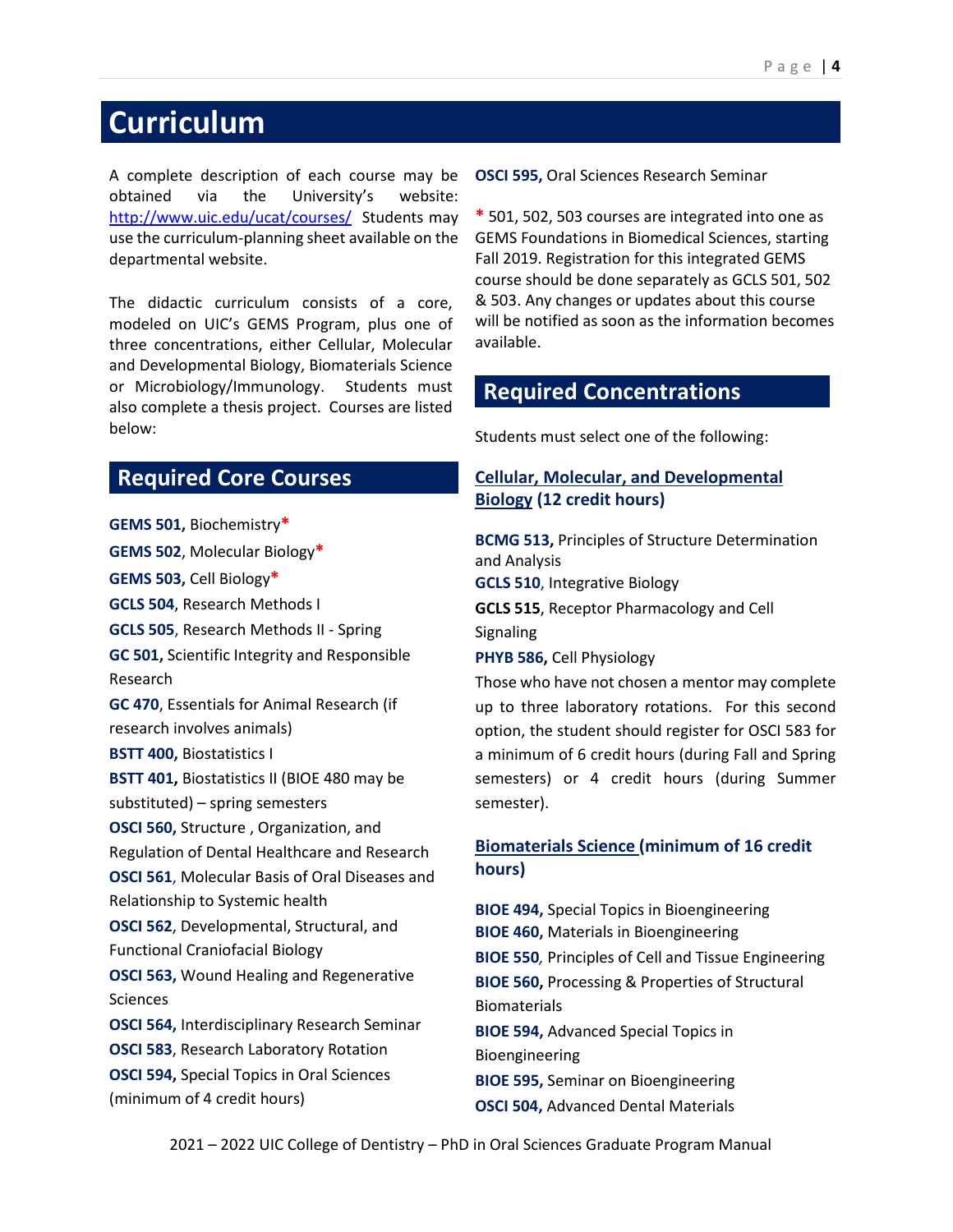#### **Microbiology/Immunology ( minimum of 12 credit hours)**

**MIM 551,** Advanced Immunology **MIM 553,** Molecular Biology of Viruses **MIM 560,** Microbial Pathogenesis **MIM 594,** Special Topics in Microbiology, Immunology, and Virology In addition, four hours of additional elective offerings as negotiated with major advisor is required.

#### **Research**

Students must complete a research project to be used as the thesis project. When enrolled as a PhD students, students should enroll for OSCI 599, Doctoral Thesis Research. To complete the PhD degree, students must register for a minimum of 48 credit hours of OSCI 599.

#### **Specialized Concentration**

The student and advisor may petition the Graduate Studies Committee to develop an individualized concentration consisting of a minimum of 12 credit semester hours. To do so, submit a curriculum plan form to the Director of Graduate Studies with both the student and advisor's signature.

Only 400 or 500 level courses may be applied towards the PhD. A course may only be applied towards the completion of a single degree whether or not the student is enrolled in two-degree programs concurrently.

# <span id="page-4-0"></span>**Academic Procedures**

#### Registration

Registration is completed online. Information on how to register is available on the University's website: [https://registrar.uic.edu/registration/.](https://registrar.uic.edu/registration/) All students should visit this website for full information on registration policies.

Students should use the myUIC portal [\(http://my.uic.edu\)](http://my.uic.edu/) to view course schedules by semester and to register for courses.

Prior to each semester, all eligible continuing students will receive an email from the University with a date when they are allowed to register (appointment to register). In general, these appointments to register will be sent to students in mid-March for both the Summer and Fall Semester and in mid-October for Spring Semester.

Students who are enrolled in both the PhD and the DMD must follow the registration procedures for the DMD when they are enrolled in the DMD curriculum. Students may add or drop classes up until the second Friday of each semester.

Certain required core courses (eg. BSTT 400 and 401) require the permission of academic coordinators in another college. Students who are experiencing difficulty registering for these classes should contact the Office of Academic Affairs.

Full time students usually register for between 12 and 16 hours during the fall and spring semesters. Students may not register for more than 20 credit hours at a time without prior approval.

When registering for OSCI 599, students should be aware that according to University policy, two 50 minute periods per week for 15 weeks is less than or equal to 1 semester credit hour.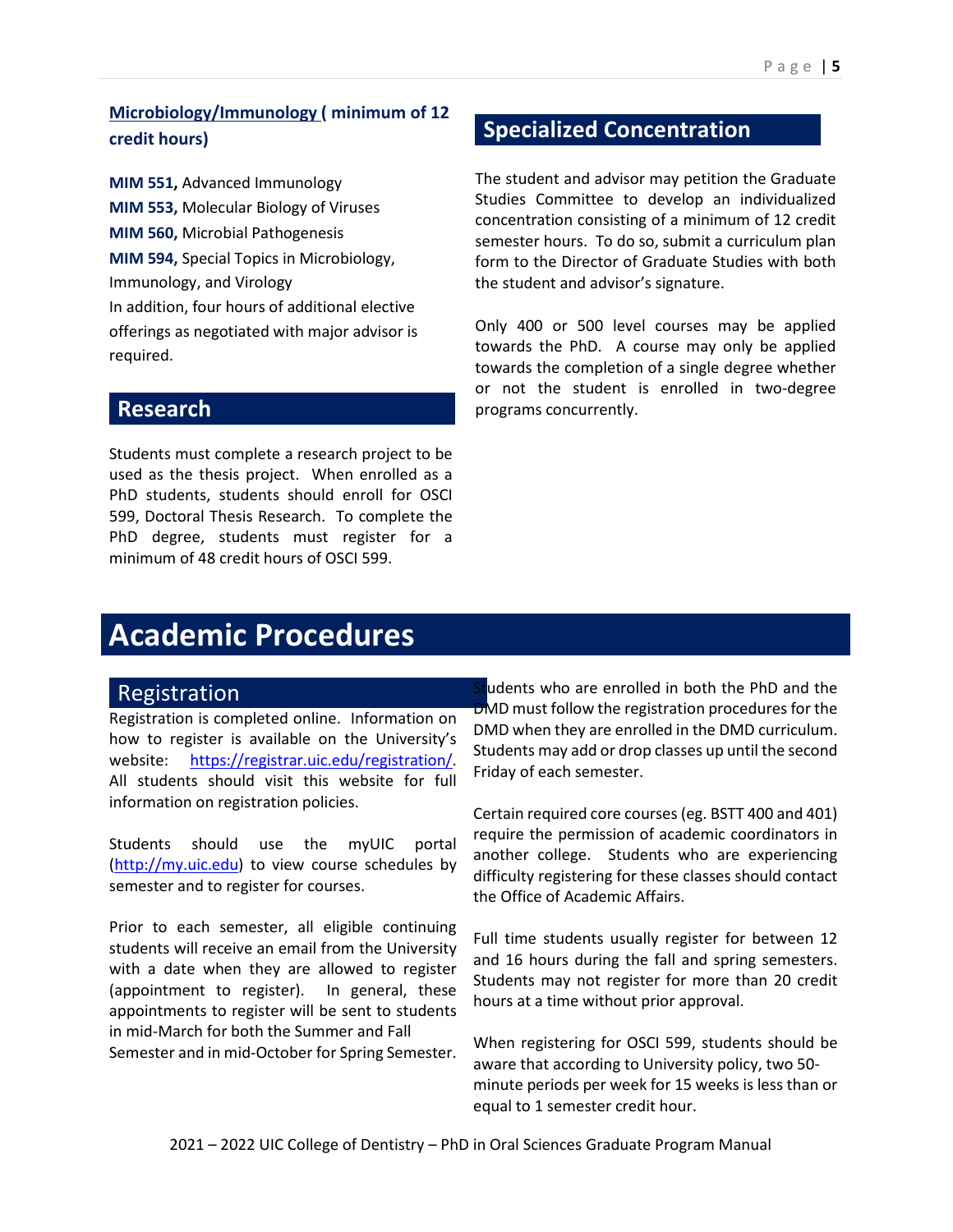# **Tuition, Tuition Waivers and Stipends**

#### <span id="page-5-0"></span>**Tuition**

Tuition rates can be found on the University's website: [http://www.uic.edu/depts/oar/grad/tuition\\_grad.ht](http://www.uic.edu/depts/oar/grad/tuition_grad.html) [ml](http://www.uic.edu/depts/oar/grad/tuition_grad.html) Students are assessed the Graduate Student rate. There is no differential for the Oral Sciences program.

#### **Health Insurance**

Students enrolled in the PhD in Oral Sciences are automatically assessed a fee for the CampusCare Health Insurance. Information on CampusCare is available on the University's website: <http://www.uic.edu/hsc/campuscare/>

Students may opt out of the program if they are receiving coverage from another source. To do so, follow the directions on the Campus Care website. All students must have health insurance while enrolled in the PhD in Oral Science program.

#### **Tuition Waivers**

Some students who are enrolled in the PhD program are eligible for one of two types of waivers, either a Graduate College Board of Trustee waiver or a waiver that is granted to students who are supported on either a training grant or an individual F30 or other external fellowship grant.

**Board of Trustee Waiver:** Students who receive the Board of Trustee waiver will have the following charges waived from their tuition accounts:

- **Tuition**
- Service fee
- Health service fee
- Academic facilities maintenance fund assessment (AFMFA), if assessed,
- Library and Information Technology Assessment (LITA), if assessed.

No other fees will be covered (such as the CTA UPass fee). Students are responsible for paying these additional fees including the CampusCare insurance fee that is not waived.

To receive the waiver, students must sign "Board of Trustees Waiver Acceptance" form by the tenth day of classes of each semester. Failure to do so will result in the loss of the waiver.

#### **Training Grant/F30 Fellowship Waiver:**

Students are eligible for a full tuition and fee waiver if they are appointed to a training grant or have received an external grant such as an F30 Fellowship grant from the National Institutes of Health. No action by the student is required for these waivers to be processed.

#### **Taxation of Tuition Waivers:**

Students who receive tuition waivers should refer to the Graduate College website for information on the taxability of the amount that tuition waived. For more information, please visit,<https://grad.uic.edu/waiver-taxation-faqs/>

#### **Stipends**

Students who are supported by either a training or a fellowship grant are eligible to receive stipends. The stipend amount is based on the level set by the National Institutes of Health for predoctoral trainees. When a student receives a stipend from a grant source, the student will be appointed in the University as a "predoctoral fellow" implying a non-employee status. As such, the student will not have taxes withheld with each monthly stipend payment or receive a W-2 at the end of the tax year. However, students in a fellowship status must be aware that the stipend may be considered taxable income by the Internal Revenue Service. Therefore, it is recommended that students consider saving funds in advance of reporting income to the IRS at the end of the tax year.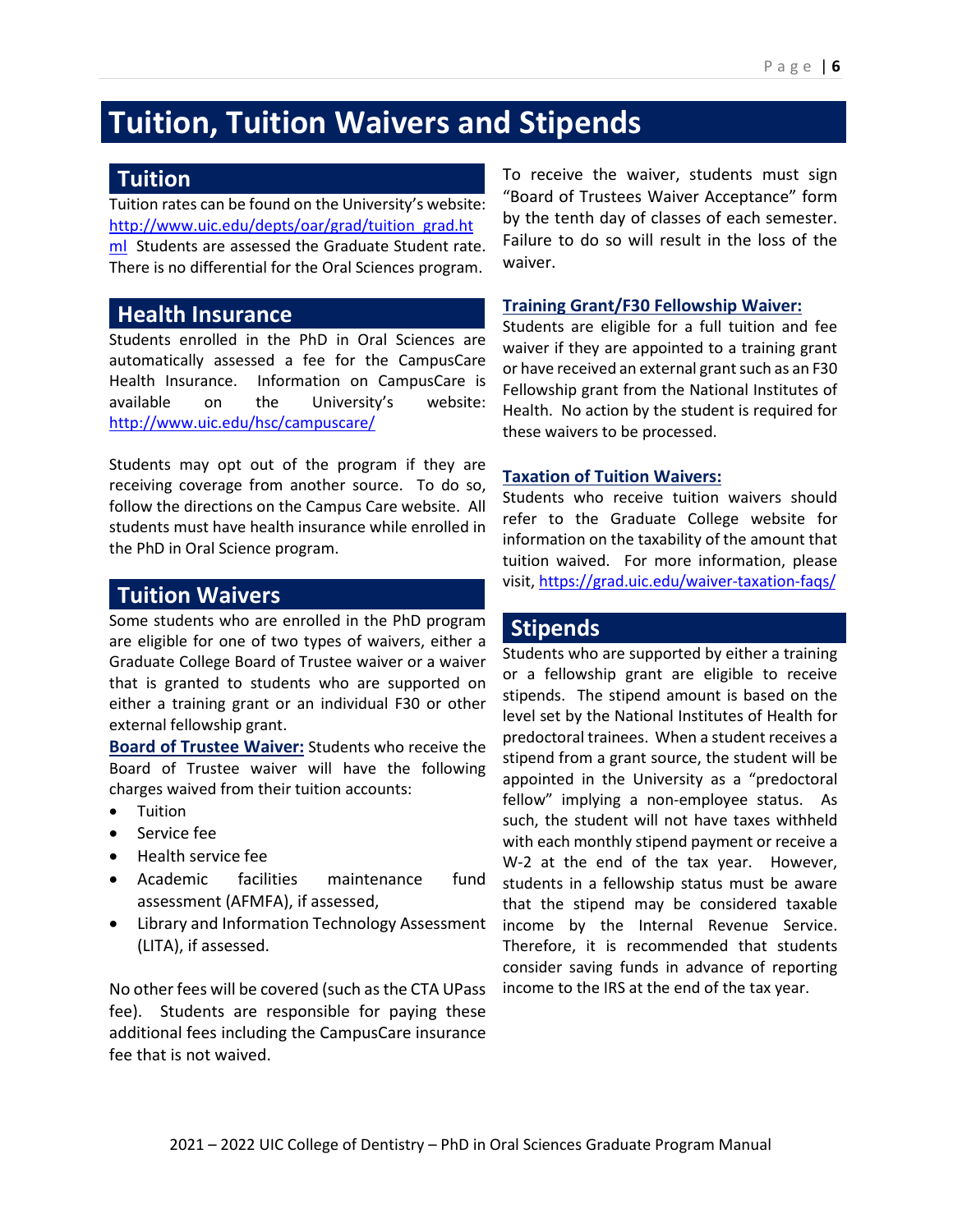# <span id="page-6-0"></span>**PhD/DMD Program**

Students who are enrolled in both degree programs will have an extended training period (7 years). Students are either enrolled primarily in the PhD program and secondarily in the DMD program or vice versa. Students need to follow the policies and procedures (such as registration timelines) for the program in which they are primarily enrolled. PhD/DMD students must attend the DMD orientation prior to beginning the DMD program. During the first and second years of the DMD curriculum, PhD/DMD students should prioritize their progress in the DMD curriculum over research progress.

Students enrolled in the program should meet regularly with the Director of Graduate Studies (at least four times a year) to discuss progress and plan curriculum for both programs. These meetings must occur in addition to the student's regular meetings with the primary advisor.

Students enrolled in both programs are encouraged to view the PhD/DMD Timeline available on the departmental website to understand timing issues related to the candidacy exam and other requirements

# <span id="page-6-1"></span>**Seminars**

All students enrolled in the PhD in Oral Sciences must attend the Oral Sciences Journal Club that meets weekly during the Fall and Spring Semesters. The Oral Sciences Journal Club includes both PhD and Postdoctoral trainees in the Multidisciplinary Oral Science Training (MOST) Program. Students present research articles as well as their own research. Once a month, a career development activity is planned. Students should register for OSCI 595.

Students are encouraged to attend other regularlyoccurring seminars and journal clubs in the College of Dentistry including the Oral Cancer Journal Club and the Wound Healing Seminar Series. Students are also encouraged to attend seminar series offered elsewhere on campus. Information on campus research events is available of the website of the Center for Clinical and Translational Science: <http://www.uic.edu/depts/mcam/CCTS/>

# <span id="page-6-2"></span>**Advising**

Students must select a faculty member to serve as the primary advisor during the PhD program. To do so, students should arrange to complete up to three laboratory rotations with three different PhD faculty. Laboratory rotations last between ½ and a full semester. During the rotation, the student works on a project to understand better the potential advisor's area of research and to allow the student and potential advisor to determine feasibility for working together over the longer term. Students should register for OSCI 583 to receive credit hours for the laboratory rotation.

Laboratory rotations are recommended but not required for students who have completed extensive research in the College of Dentistry with a member of the Graduate Faculty prior to enrolling in the PhD program.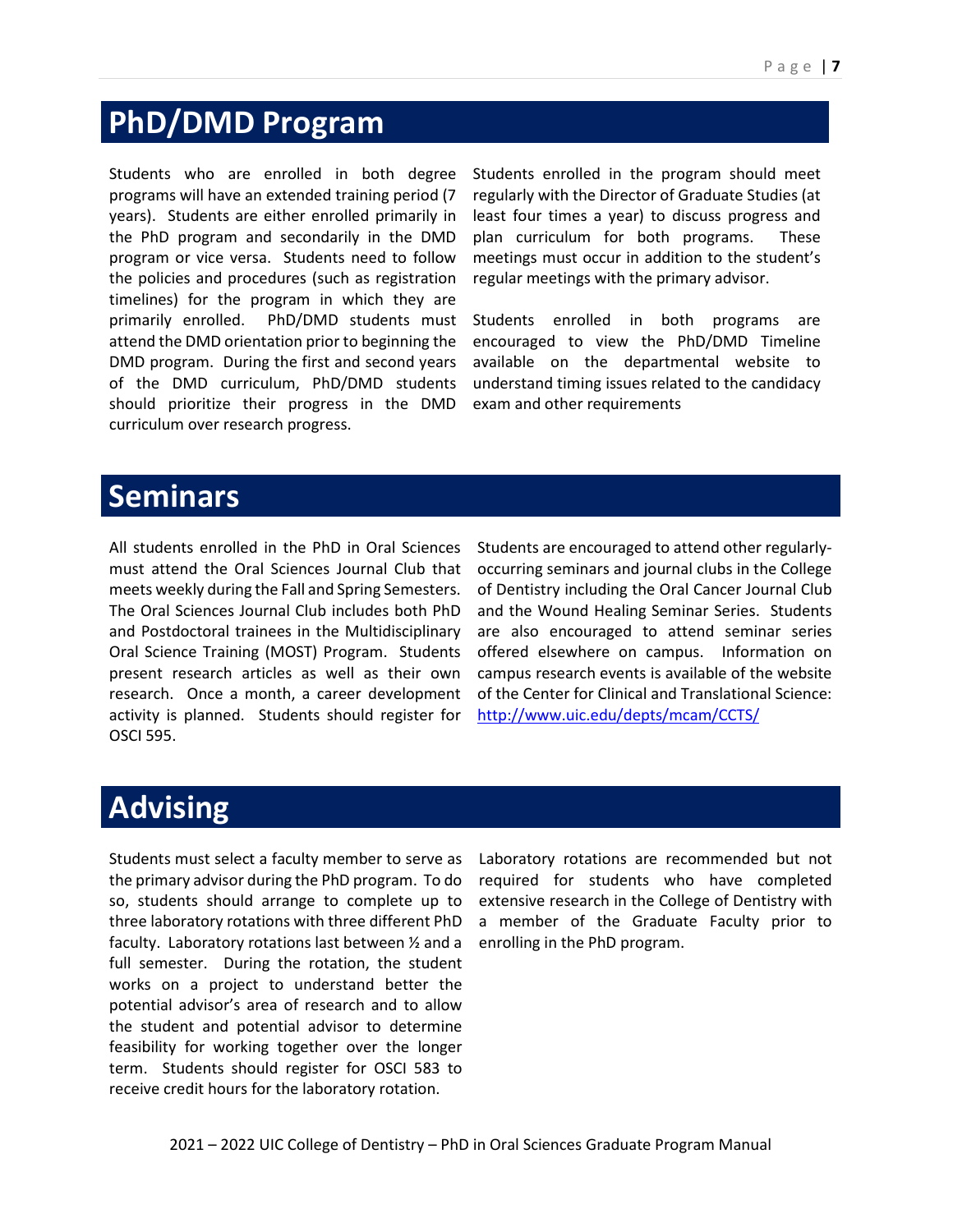# <span id="page-7-0"></span>**Annual Assessment**

Students will complete an assessment on an annual basis, usually scheduled in late spring or early summer. The purpose of the assessment is to ensure that the student is meeting goals of the program in a timely manner as well as receiving the support and resources he or she needs. The assessment also serves as a time when the student can petition for a specialized curriculum track or request that a Graduate Studies Committee member serve as Chair of the Candidacy Exam committee.

The assessment consists of three parts: a selfassessment completed by the student, an assessment of the student completed by the advisor and a brief meeting between the student and the Graduate Studies Committee. Generally the two forms are sent several weeks in advance and then distributed to the committee prior to the meeting with the student.

# <span id="page-7-1"></span>**Candidacy Exam**

#### **Purpose**

The purpose of the exam is to determine the candidate's readiness to undertake dissertation research, and passing it constitutes formal Admission to Candidacy. The purpose is to test the student's ability to think independently and critically.

#### **Timing**

A student will undertake the candidacy exam after completion of most, but not necessarily all, of the coursework, and before making a major investment of time and effort towards the dissertation research project. The timing will be assessed by the student's advisor and the Graduate Studies Committee. The student will submit his/her completed curriculum to the Graduate Studies Committee for evaluation. For PhD students, the exam ideally will be given within two years. For combined PhD/DMD students, the exam ideally will be given after three years. After passing the preliminary examination, a minimum of one year must elapse before the defense of the dissertation. Only students in good academic standing are permitted to take the examination.

PhD students who do not complete the degree requirements within five (5) years of passing the examination must retake it. PhD/DMD students may request an extension to this five-year rule.

### **Composition of the Examination Committee**

The Examination Committee consists of at least five (5) members, three of whom must be UIC Graduate Faculty with at least two tenured. Membership must include the following:

- 1) Chair, member of and assigned by the Graduate Studies Committee
- 2) Student's advisor
- 3) External faculty whose primary appointment is outside the College of **Dentistry**
- 4) Member of the COD PhD in Oral Sciences faculty, with tenure
- 5) One additional member who meets requirements of the Graduate College.

The Examination Committee is not the same as the student's Thesis Committee. After passing the preliminary exam, the student is not obligated to retain all members (with the exception of his or her advisor) on his/her Thesis Committee.

#### **Registration**

The student must be registered for credit the term (more than 0 hours) when the exam is taken. The student must register for the summer term if taking the preliminary exam during that term. After passing the candidacy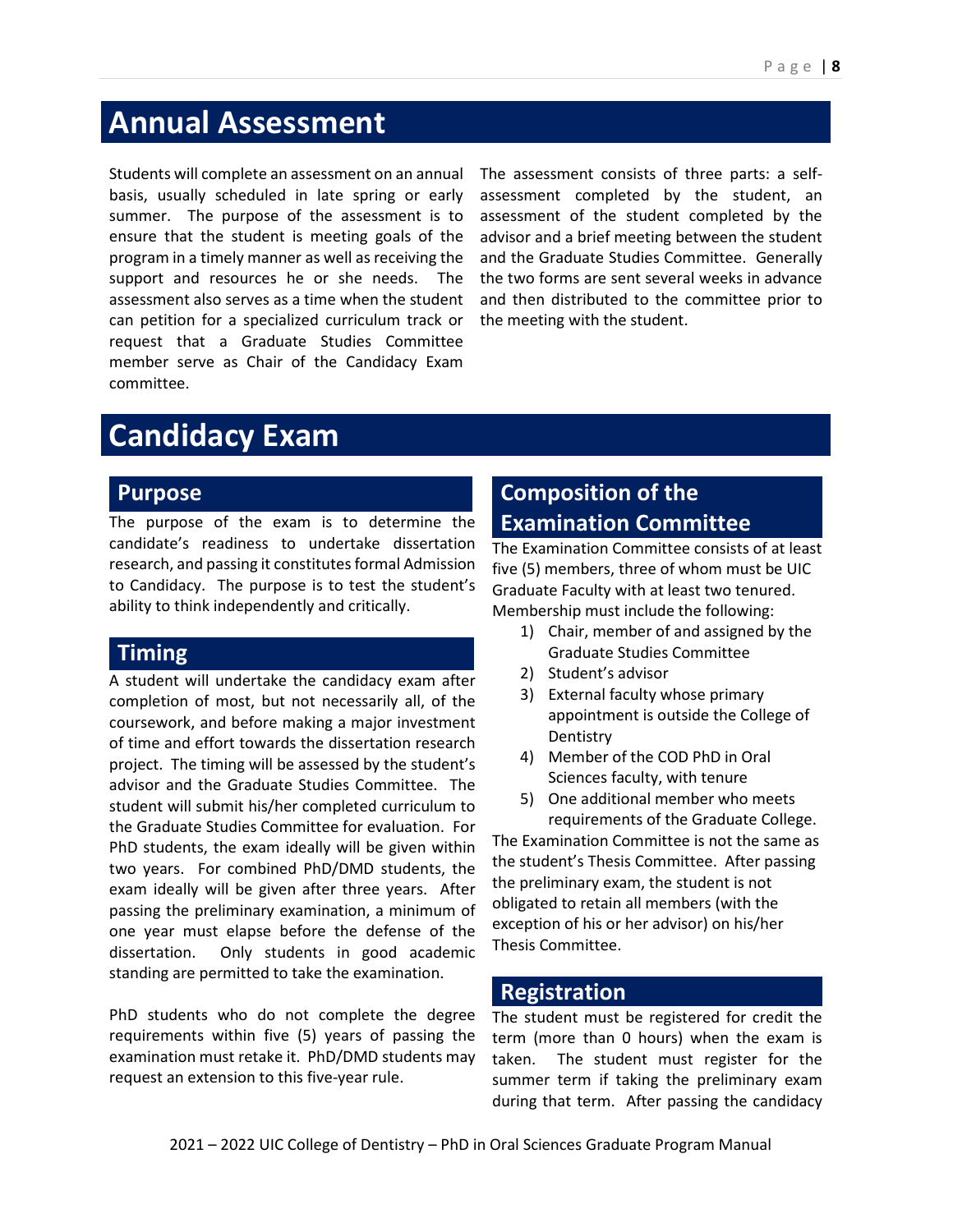#### **Appointment of the Examination Committee**

The committee is appointed by the Dean of the Graduate College upon the recommendation of the Graduate Studies Committee. The student may recommend up to four members (inclusive of the student's advisor) to the Graduate Studies Committee. The Graduate Studies Committee will assign one of its members as Chair of the student's Examination Committee. The Graduate Studies Committee will make the final recommendation for appointment to the Dean of the Graduate College.

exam, the student who is eligible for a stipend must register each term to continue to receive the stipend.

All international students in the PhD program must be registered the required number of credit hours to maintain full time F1 visa status. For more details check

[https://catalog.uic.edu/gcat/graduate](https://catalog.uic.edu/gcat/graduate-study/graduate-study/#Enrollment)[study/graduate-study/#Enrollment](https://catalog.uic.edu/gcat/graduate-study/graduate-study/#Enrollment)

#### **Examination Format**

The exam will consist of both a written and oral section. The written format will follow the Abstract and Research Plan Components guidelines for submitting a R21 proposal to the National Institutes of Health. Students should refer to the guidelines posted on the following site for component descriptions, page limits, font size and other limitations.

<http://grants.nih.gov/grants/funding/424/index.htm>

If the student has submitted an F30 proposal, he or she may use the Research Plan Components from his/her F30 submittal for partial fulfillment of the written portion. In this case, the student should also submit a new Specific Aims component for the Candidacy Exam. This second Specific Aims component must be unique from the first Specific Aims and offer a new research direction from that proposed in the Specific Aims of the F30.

The student is allowed to deviate from the research topic he or she plans to pursue for the thesis; however, it is strongly recommended that students work with their advisors to select feasible and appropriate topics for their exams.

The Specific Aims portion of the written exam must be submitted to the Examination Committee for review six weeks prior to the oral exam. The Committee will provide feedback, and if no substantial re-direction is recommended, then the final draft will be submitted to the Committee two weeks prior to the exam. The exam will be rescheduled if substantial re-direction is recommended.

The oral section will include two parts: a 30 -50 minute presentation and a question and answer portion that may last up to two hours.

# **Examination Procedures – Candidacy Exam**

| Semester prior to | Student submits curriculum plan to Graduate Studies Committee for approval.   |
|-------------------|-------------------------------------------------------------------------------|
| intended          | The plan must include all courses that the student will apply towards the PhD |
| Candidacy Exam    | curriculum requirements with course titles, credit hours and semesters. The   |
| date              | curriculum track must be indicated.                                           |
| Semester prior to | Student, working with advisor and following composition requirements, makes   |
| intended          | recommendation for committee members to Graduate Studies Committee.           |

The following table describes the procedures and timing of the exam: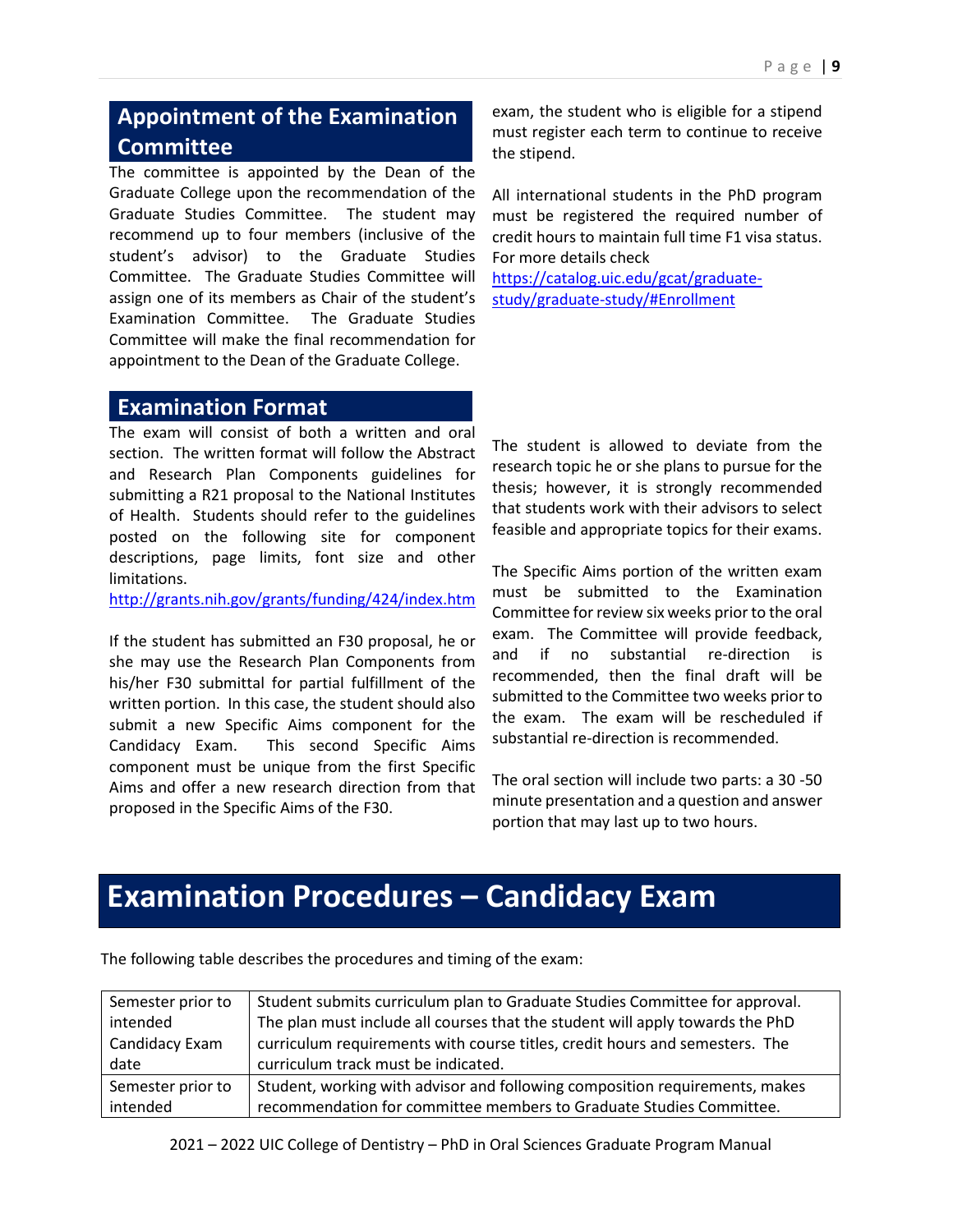| Candidacy Exam    | Graduate Studies Committee submits final names to Graduate College for       |
|-------------------|------------------------------------------------------------------------------|
| date              | appointment.                                                                 |
| 10 weeks prior to | Examination Committee Chair schedules examination with student and committee |
| exam              | members.                                                                     |
| 8 weeks prior to  | Student submits Specific Aims portion of written exam to Committee Chair for |
| examination       | distribution. Members remit feedback to Committee Chair.                     |
| 6 weeks prior to  | Committee Chair meets with student to communicate feedback. If feedback      |
| exam              | indicates need for substantial re-focus, Chair postpones exam.               |
| 2 weeks prior to  | Student submits final draft of exam to Committee Chair for distribution.     |
| exam              |                                                                              |

# **Dissertation and Defense**

#### **Purpose**

The PhD in Oral Science program culminates in the thesis project and the oral defense. The dissertation and defense test the student's ability to formulate a hypothesis, develop appropriate means of testing the hypothesis and other skills that serve as the intellectual foundation of independent, critical-thinking scientists. The dissertation and defense follow the policies and procedures described by the Graduate College. <https://grad.uic.edu/academic-support/thesis/>

#### **Timing**

Soon after successful completion of the candidacy exam, the student should work with the advisor to create the thesis committee. The committee should meet regularly (at least twice annually) to review the student's progress on the thesis project. The defense occurs during the semester prior to graduation. Students must adhere to the Graduate College's timeline, including the following:

- A minimum of one year has to elapse before the defense of the dissertation after the student passes the preliminary examination.
- The defense must occur early enough in the intended semester of graduation to allow time for revisions prior to the Graduate College's deadline for thesis submission. These deadlines are generally the following: mid-March for Spring semester, mid-July for

Primary advisor serves as the Chair. The student must complete the Committee Recommendation form and submit it to the Director of Graduate Studies for signature and approval. The form should be submitted as soon as the committee is formed. If the outside member is appointed at another University, complete Curriculum Vitae must be submitted along with the Committee Recommendation form.

#### **Registration**

Students must be registered from the term the Preliminary Examination is taken through the term of a successful defense of the dissertation, unless the defense occurs in the Summer term.

#### **Advertisement**

Students must advertise the place, time, thesis title and their names and that of their advisors to the College of Dentistry community at least a week in advance of the defense. It is recommended that students post fliers in prominent places throughout the College of Dentistry. Ms. Amsa Ramachandran will facilitate the distribution of electronic notices that are forwarded to her.

#### **Thesis**

The thesis must be submitted to the Director of Graduate Studies for approval prior to submission to the Graduate College. An electronic copy may be forwarded to Dr. Cooper at least two weeks in advance of the deadline for submission to the Graduate College (see Graduate College calendar).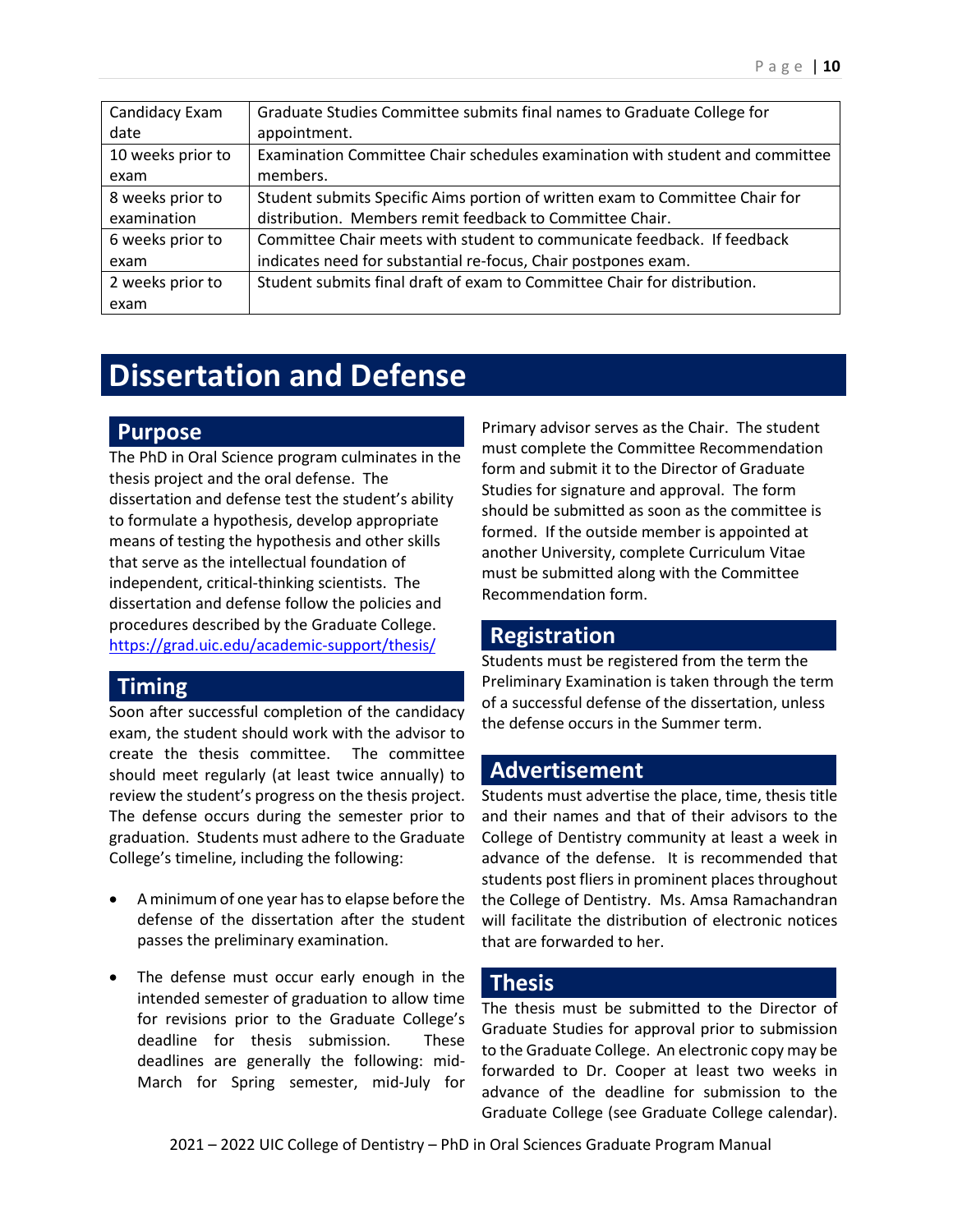Summer semester and mid-October for Fall Semester.

#### **Composition of the Thesis Committee**

According to the rules of the Graduate College, the thesis committee must consist of at least five members, of whom at least three are UIC Graduate Faculty with full membership, and two of whom must be tenured graduate faculty at UIC. At least one member must have a primary appointment outside the College of Dentistry. The student's

Information on how to submit the thesis to the Graduate College is available at the end of the Graduate College's Thesis Manual, available on their website:

[https://uofi.app.box.com/s/2waqih8cebbcv2z4i9u](https://uofi.app.box.com/s/2waqih8cebbcv2z4i9upweo2dv06nd5z) [pweo2dv06nd5z](https://uofi.app.box.com/s/2waqih8cebbcv2z4i9upweo2dv06nd5z)

The Graduate College only accepts electronic submissions of the thesis. Students must enter the Graduate Student Advisor Dr. Lyndon Cooper's name and email [\(cooperlf@uic.edu\)](mailto:cooperlf@uic.edu) when prompted in the online submission system for "Departmental Reviewer."

# **Examination Procedures – Thesis Defense**

| Within three       | Student, working with advisor and composition requirements, makes               |
|--------------------|---------------------------------------------------------------------------------|
| months after       | recommendation for committee members to the Director of Graduate Studies.       |
| successful         | Student submits Committee Recommendation Form to DGS. Upon approval, DGS        |
| candidacy exam     | submits names to the Graduate College for final approval.                       |
| Two years prior to | Student convenes committee on a biannual basis (at minimum) to review research  |
| defense (or        | progress.                                                                       |
| earlier)           |                                                                                 |
| 10 weeks prior to  | Student and advisor schedules exam with committee members.                      |
| exam date (or      |                                                                                 |
| earlier)           |                                                                                 |
| 8 weeks prior to   | Student forwards draft of thesis to advisor.                                    |
| exam date (or      |                                                                                 |
| earlier)           |                                                                                 |
| 4 weeks prior to   | Student forwards revised draft of thesis to committee members.                  |
| exam date (or      |                                                                                 |
| earlier)           |                                                                                 |
| 2 weeks prior to   | Student meets with advisor to review feedback by committee members. Student     |
| exam date          | postpones exam if substantial revision is required.                             |
| 1 week prior to    | Student advertises defense to College and University community (include student |
| exam (or earlier)  | name, thesis title, degree and program name, date, location, advisor name)      |
| Within 2 weeks of  | Student works with advisor to revise thesis based on committee feedback during  |
| successful defense | the exam. Student submits revised thesis to Ashley Burton for Program Approval. |
| Within 3 weeks of  | Following directions in Graduate Thesis Manual, students submits thesis to      |
| successful defense | Graduate College.                                                               |
|                    |                                                                                 |

The following table describes the procedures and timing of the exam: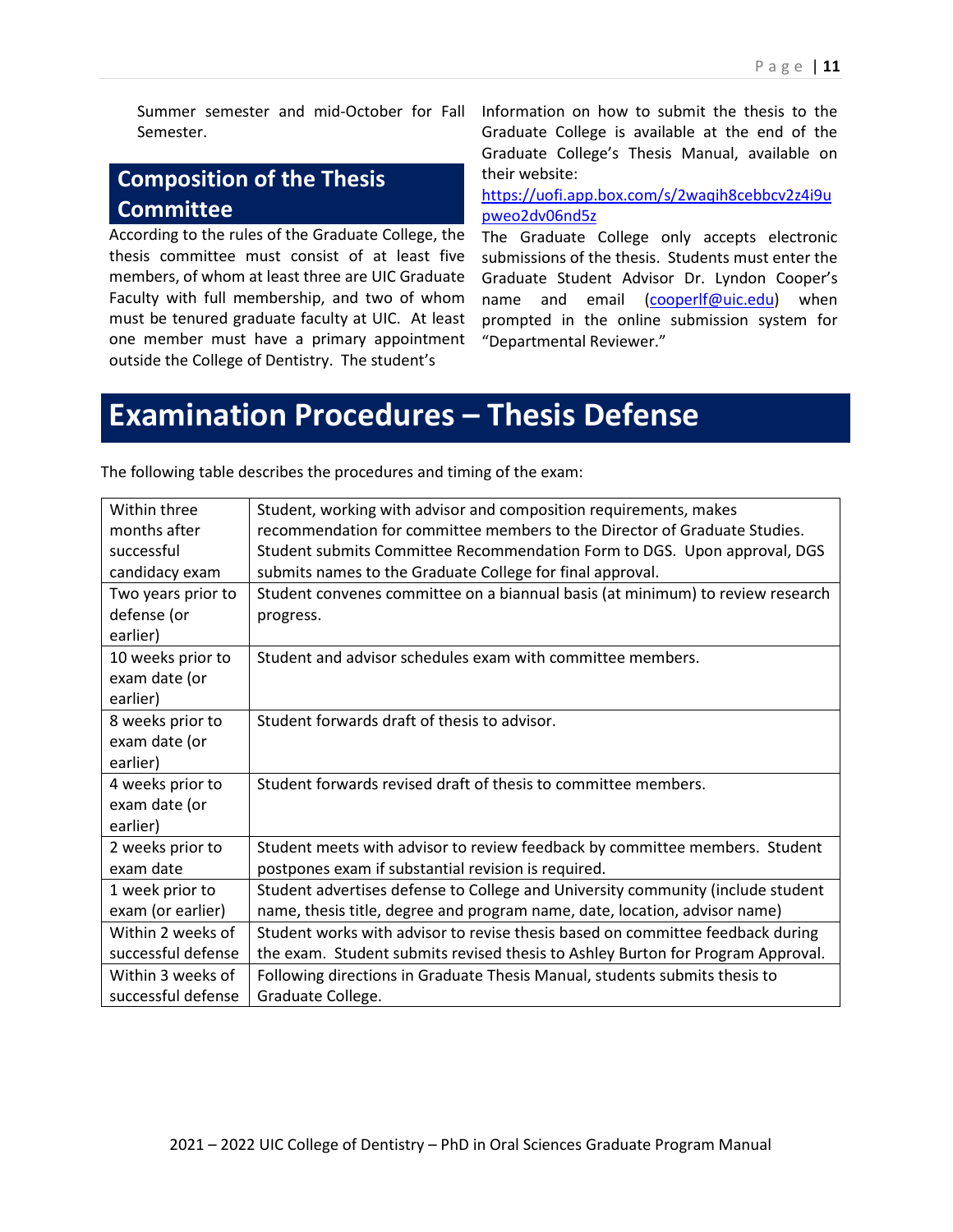# <span id="page-11-0"></span>**Laboratory Safety and Training**

The University of Illinois at Chicago requires that all students who participate in laboratory research complete appropriate laboratory training prior to beginning research. Students should work with their mentors to identify appropriate training based on the research project. However, all students must complete an in-person training at the earliest date possible. Visit the UIC Office for Environmental Health and Safety for more information about policies on Research safety, at <https://ehso.uic.edu/research-safety/> and Training a[t https://ehso.uic.edu/training/.](https://ehso.uic.edu/training/)

Additional training may be required depending on the type of research that the student will conduct. Student's participants should consult with their mentors to determine what training is required. The list below indicates online training links according to type of research.

#### **Patients or human subjects:**

<https://research.uic.edu/human-subjects-irbs/>

#### **Protected health information:**

[https://research.uic.edu/human-subjects](https://research.uic.edu/human-subjects-irbs/policies/hipaa-and-research-activities-involving-protected-health-information/)[irbs/policies/hipaa-and-research-activities](https://research.uic.edu/human-subjects-irbs/policies/hipaa-and-research-activities-involving-protected-health-information/)[involving-protected-health-information/](https://research.uic.edu/human-subjects-irbs/policies/hipaa-and-research-activities-involving-protected-health-information/)

#### **Animal Care and Use:**

[https://research.uic.edu/compliance/animal-care](https://research.uic.edu/compliance/animal-care-use-acc/)[use-acc/](https://research.uic.edu/compliance/animal-care-use-acc/)

#### **Institutional Biosafety Committee:**

<https://research.uic.edu/compliance/ibc/>

#### **Responsible Conduct of Research:**

[https://research.uic.edu/compliance/ori/responsib](https://research.uic.edu/compliance/ori/responsible-conduct-of-research-training/) [le-conduct-of-research-training/](https://research.uic.edu/compliance/ori/responsible-conduct-of-research-training/)

# <span id="page-11-1"></span>**Human Subjects and Animal Research**

If the student's research involves either human or animal subjects, students must comply with all regulations set by the University related for human subject or animal research. All students who undertake animal research must enroll in the GC 470 course "Essentials of Animal Research." This course is only offered during the Fall semester. Students can only perform human or animal research under a protocol approved by the University.

Students may be added as personnel to their advisor's existing protocols. This action requires the student complete training as described on the University's website for human subjects : <https://research.uic.edu/human-subjects-irbs/>

Animal research protocols: [\(http://research.uic.edu/compliance/acc\)](http://research.uic.edu/compliance/acc).

In the case of a student who receives an individual fellowship award or creates a distinct project, the student may be advised to apply for an individual protocol. Information on how to do so is available on the University's website:

Human[: http://research.uic.edu/compliance/irb](http://research.uic.edu/compliance/irb)

Animal:<http://research.uic.edu/compliance/acc>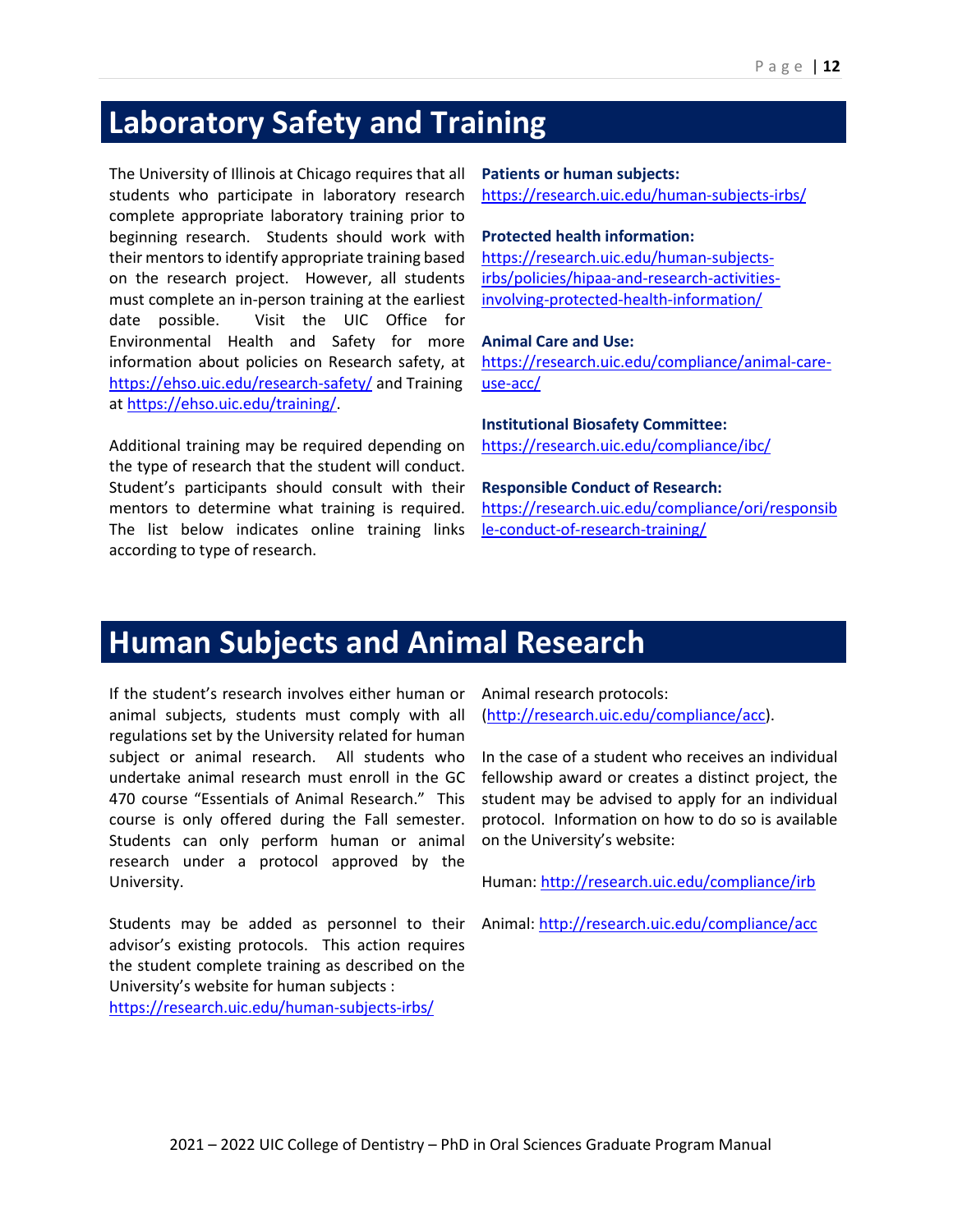# <span id="page-12-0"></span>**External Funding**

All students are encouraged to pursue external funding sources of support for the duration of their research training. Students who are either U.S. Citizens or Permanent Residents of the U.S. are eligible for fellowship funding from the National Institute of Craniofacial and Dental Research. Students should apply for funding as soon as the research project is formulated, usually after the first year for students enrolled in the PhD and after the second year for those enrolled in both the PhD/DMD.

NIH has set three deadlines each year for submission of individual fellowship applications: April, August and December. Students should plan substantial preparation time prior to the intended date of submission.

# <span id="page-12-1"></span>**Student Research Group**

Students enrolled in the PhD in Oral Science program are encouraged to participate in the local chapter of the National Student Research Group, organized under the American Association of Dental Research. The Student Research Group (SRG) organizes activities that support student research. For more information, please contact:

Dr. Linda Kaste Professor, Department of Oral Biology Student Research Group Faculty Mentor [\(kaste@uic.edu\)](mailto:kaste@uic.edu)

# <span id="page-12-2"></span>**Graduation**

#### **Intent to Graduate**

Students must file an intent to graduate with University within the first three weeks of the semester in which they intend to graduate. Information on how to complete this process is available on the Graduate College website:

[https://grad.uic.edu/academicsupport/graduation](https://grad.uic.edu/academicsupport/graduation-information/)[information/](https://grad.uic.edu/academicsupport/graduation-information/)

#### **Diploma**

Diplomas are conferred by the University of Illinois at Chicago and, as such, are mailed to each student according to the procedures detailed on the Office of Admissions and Records website:

<https://registrar.uic.edu/studentrecords/diplomas/>

Students must provide their correct mailing addresses to the University via the University's online system.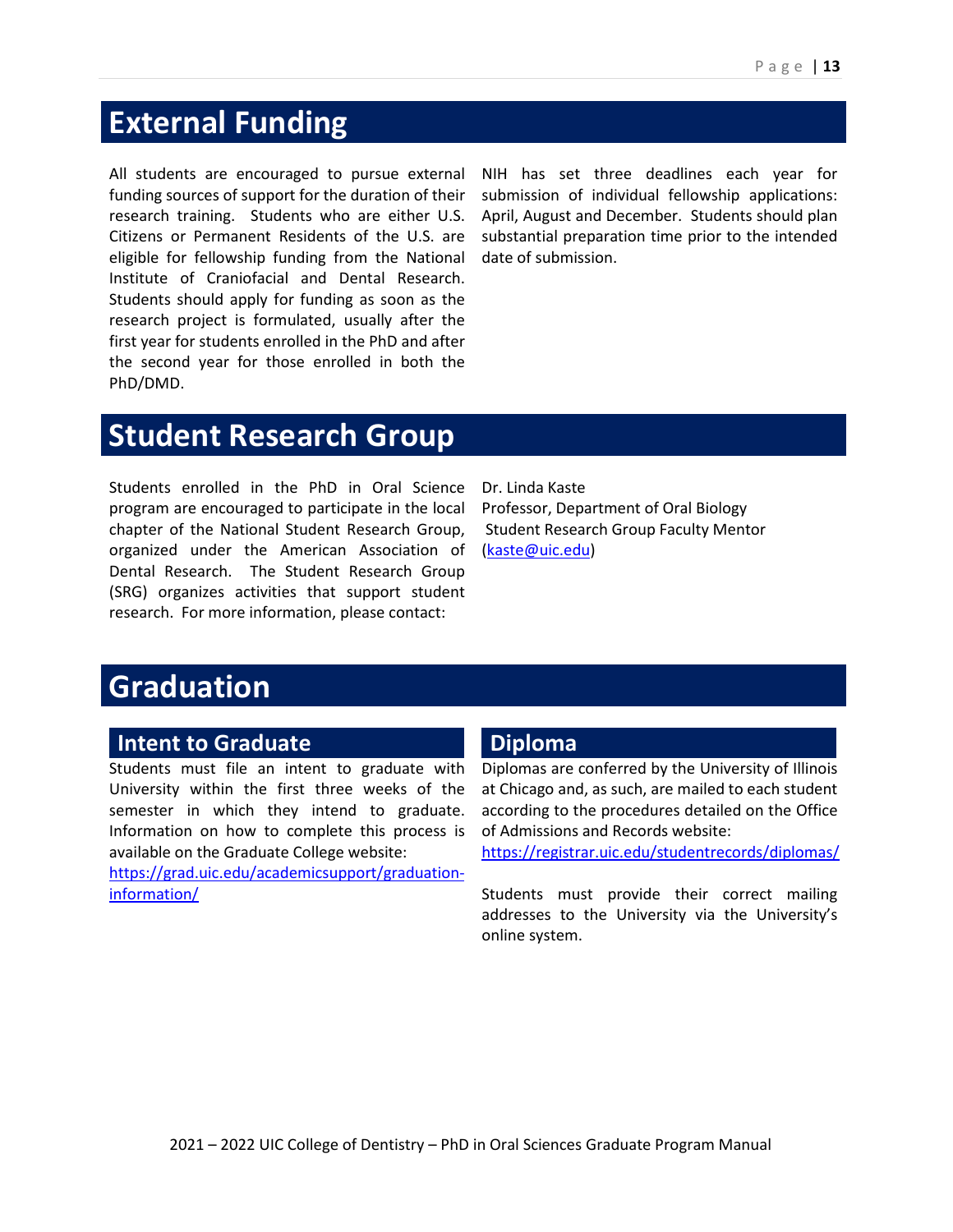# <span id="page-13-0"></span>**Forms and Paperwork**

At different points throughout the PhD program, students must complete various forms and paperwork. Some of the forms are required by the Graduate College and some are required by the Oral Science program's Director of Graduate Studies. Following is a list and short description of some of the forms that must be completed. These do not include forms that may be required by the University's Office for Research Services (human or animal research, proposal application form, etc.) or forms required by the National Institutes of Health (training forms, grant application forms).

#### **Advising Sheets**

**Curriculum Planning Sheet**: used to plan curriculum. Required by the Graduate Studies Committee at the time of the annual assessment. Recommended as a continuous resource for students and mentors.

**Timeline**: (PhD or PhD/DMD): provided as a resource for students and their mentors to determine program expectations and to plan annual goals. Not required for submission.

#### **Annual Assessment**

**Self-Assessment Form:** completed annually by student, requires advisor's signature. Submitted to the Director of Graduate Studies prior the meeting with the Graduate Studies Committee, usually in June or early July.

**Mentor's Assessment of the Student**: completed by the advisor. Submitted by advisor to the Director of Graduate Studies prior to the student's meeting with the Graduate Studies Committee.

#### **Candidacy Exam**

**Committee Recommendation Form:** required by the Graduate College. Completed by the student at prior to candidacy exam and submitted to the Director of Graduate Studies for signature prior to submission to the Graduate College.

Also requires the advisor's signature. <http://grad.uic.edu/exams-defense-forms>

**Change in Title or Committee Form**: completed after Committee Recommendation Form and required by Graduate College only if either the title or committee members must be updated. Not required for changes in expected exam date. Requires advisor's signature. Must be submitted to the Director of Graduate Studies prior to submission to the Graduate College. <http://grad.uic.edu/exams-defense-forms>

**Exam Report:** Completed by the Chair of the Candidacy Exam committee and submitted directly to the Graduate Studies on the same day as the candidacy exam. The form is paper with carbon copies and sent by campus mail to the Chair of the committee in advance the exam date.

#### **Thesis**

**Committee Recommendation Form**: Same as form for candidacy exam. Required by the Graduate College. Completed by the student at prior to candidacy exam and submitted to the Director of Graduate Studies for signature prior to submission to the Graduate College. Requires the advisor's signature. http://grad.uic.edu/examsdefense-forms

**Change in Title or Committee Form:** Same as form for candidacy exam. Completed after Committee Recommendation Form and required by Graduate College only if either the title or committee members must be updated. Not required for changes in expected exam date. Requires advisor's signature. Must be submitted to the Director of Graduate Studies prior to submission to the Graduate College. <http://grad.uic.edu/exams-defense-forms>